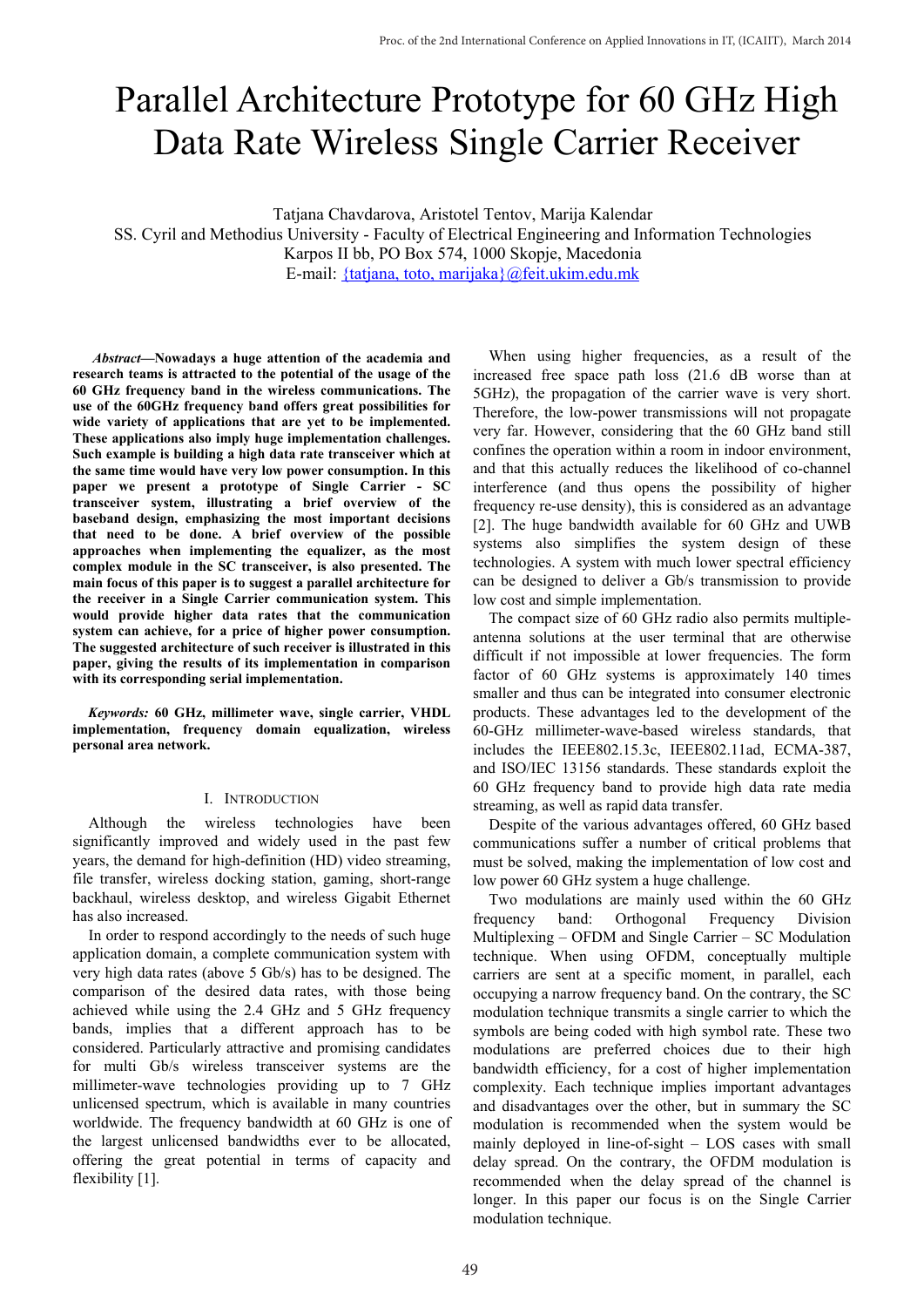

Fig. 1. Main component modules of SC-FDE transceiver.

This paper is organized in several sections, as follows. The second section gives an overview of the main components of a Single Carrier transceiver. Both the transmitter and receiver component modules are being demonstrated, with higher accent to the SC receiver modules as a more complex baseband design, in comparison with the transmitter. In section three, the different types of possible implementations for SC equalizers are listed, emphasizing the advantages and disadvantages of each. In the fourth section we present parallel baseband architecture of the receiver, while choosing a concrete type of the previously illustrated possible implementations of the equalizer. Within this section we present the proportional results between the implemented parallel architecture and the corresponding hardware implementation of the receiver when it is implemented serially. In the following section we conclude the comparison between the two examined architectures. At the end of the paper our future plans for improvement of the presented architecture are listed.

#### II. SINGLE CARRIER TRANSCEIVER

In this paper we focus on SC baseband modulation with frequency-domain equalization at 60 GHz. The transceiver is designed according to IEEE 802.11ad standards, implemented with VHDL, and so far tested using Xilinx Virtex-5 development board for FPGAs.

In the following sub-sections, each of the conceptual modules of the system is being illustrated, emphasizing its functions in the whole system (illustrated in Fig. 1) and the important implementation aspects.

## *A. SC transmitter*

In SC modulated system, the transmitter has a relatively simple design. Its main functions are to perform symbol modulation, and to form the frame according to the IEEE 802.11ad standard.

#### *1) Symbol modulation*

On the physical layer, the stream of bits coming from the upper layers is being grouped in multiple bits that form a single symbol. For this purpose we are using the 64-QAM modulation technique, which transforms 6 incoming bits into one symbol. Each symbol has two components, the inphase and quadrature component, to which we refer as I/Q components [11]. These components are needed for transmitting the information, since they give the amplitude and the phase changes of the signal that carries the information. Although the standard recommends using less bits per symbol when using SC modulation in combination with QAM (because of the increasing Peak to Average Power Ratio -PAPR of the system), we further explore the 64-QAM modulation with intention to convey more information in one symbol, while suggesting a different



Fig. 2. Main component modules of SC receiver.

approach that would reduce the needed processing during the de-mapping at the receiver (explained in later section).

For this purpose, instead of mapping the bits sequentially, the symbols in the constellation diagram are mapped using Grey codes [12]. This would enable us to de-map each received symbol on bit level, as it would be later illustrated. *2) SC frame format*

The format of the frame being composed at this side of the communication, should be followed on the receiving side. Therefore, it is the transmitting side of the communication that, beside the field for frame synchronization, adds in each frame a preamble with additional information, needed on the receiving side. This includes the Golay complementary sequences that comprise the fields of the SC preamble. The main fields included in each SC frame are shown in Fig. 3. Each packet payload consists of 52 symbols. According to the IEEE 802.11ad standard recommendation, the Cyclic Prefix length should be  $\frac{1}{4}$  of the packet length. Thus, we choose CP length of 12 symbols, as explained in [6].

#### *B. SC receiver*

As illustrated in Figure 6, at the receiving side, first of all, the received carrier analog signal has to be converted into digital signal, using A/D converter with high sampling rate. In order to get valid results, the sampling rate of the A/D converter should be higher than twice the highest frequency that the system under test can pass with significant gain. Additionally, an even higher sampling rate would be recommended, in order to avoid aliasing distortion [9].

Afterwards, using the synchronization fields, prepended at the frame that is being currently received, the receiver determinates the start of a frame. Then, using the separated fields in the preamble of the frame, the receiver is able to do channel estimation. This information is needed when performing the equalization, in order to decrease the BER (bit error rate), which among other factors, increases as a result of the occurred inter-symbol interference in the wireless channel. After equalization, the symbol de-mapping can be performed, forming a stream of bits for the upper layers.



Fig. 3. Structure of a SC frame and preamble according to the IEEE 802.11ad standard [6]. The SYNC field is used for frame synchronization and is consisted of 14 repetitions of the GCS with length 128; The SFD field is used for establishing frame timing and is consisted of 4 GCSs with length of 128; The CES field is used for channel estimation purposes and is consisted of 2 GCSs with length 128 and 4 GCSs with length 256. The exact GCSs are given in [7].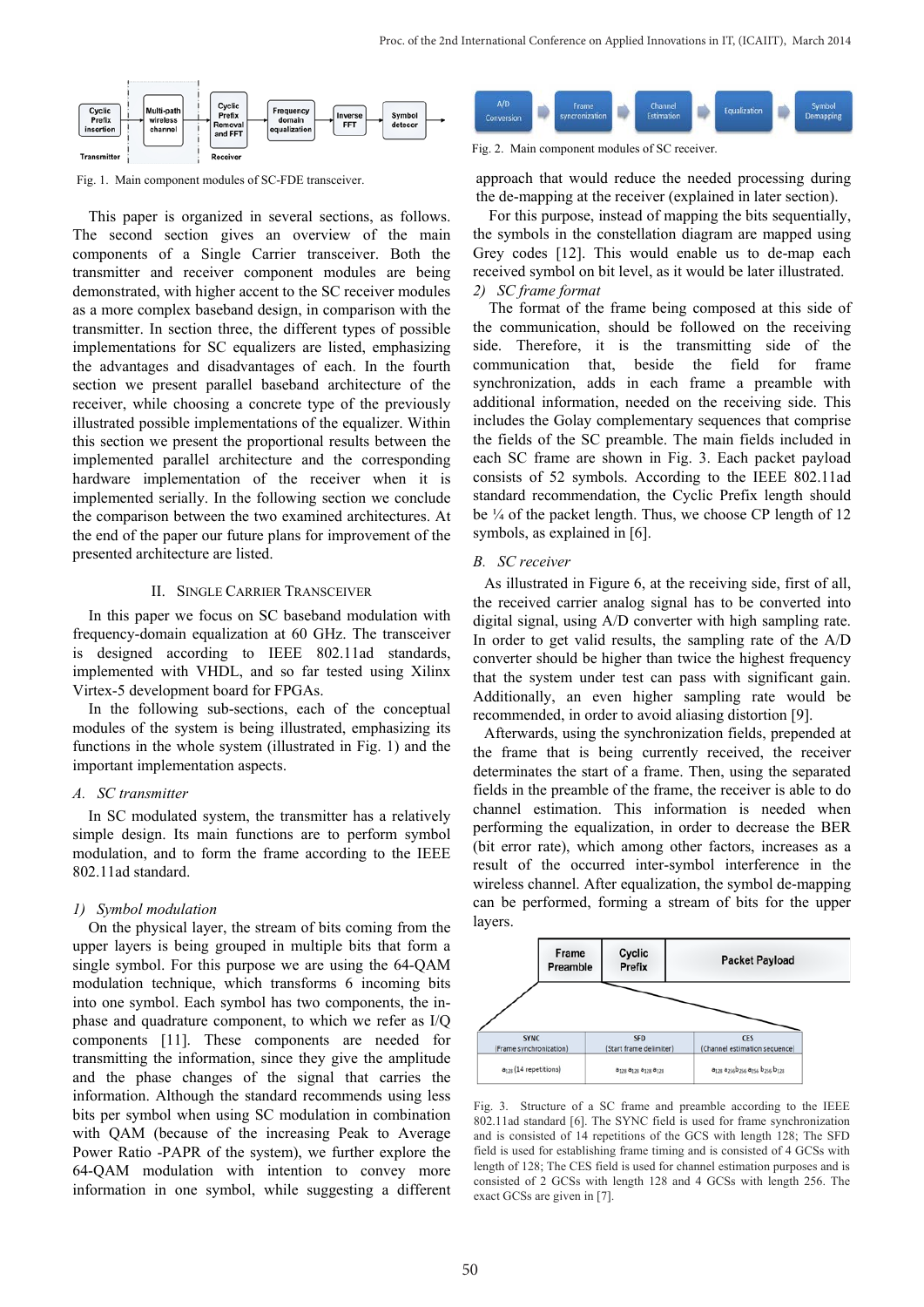The function of some of the modules illustrated in Fig. 2, as well as their implementation aspects, are explained in more detail in continuance.

# *1) Golay channel estimator module*

More robust system to the channel noise can be implemented if the equalization is performed using information about the channel distortion which is conveyed dynamically, while the system is running. This would make the system more adaptable to the environment, and moreover, such approach has great potential of using it for driving the system in a different operational mode, in order to minimize the power consumption. For example, if the channel impulse response is relatively small in time domain, we could implement a less processing requiring technique that does minimal channel equalization. This leads us to the conclusion that the dynamic determination of the characteristics of the wireless channel is of huge importance, and at the same time, it has great potential for improving the transceiver system.

For these purpose the so called Golay channel estimator has been widely used. The estimator is based on the utilization of the Golay complementary sequences – GCS.GCS are two sequences, whose aperiodic autocorrelations sum to zero in all out-of-phase positions, except in zero [5]. They find huge application mainly because the false peaks cancel each other exactly, and that their autocorrelations can be performed in parallel using a single, hardware efficient and fast correlator [10].

If we have two Golay Complementary sequences, 'a' and 'b', each of the sequences is convolved with the channel impulse response after sending it through the channel H. When receiving the particular sequence, a Golay correlator is being used, which for known input sequences yields the autocorrelation of one of the sequences which is convolved with the channel impulse response. This is done for both of the sequences. Summing the results of the previous steps would yield the impulse response h(t) of the channel [9].

# *2) Channel equalization*

When using the 60 GHz frequency band, the inter-symbol interference – ISI, which occurs in the wireless channel is much more severe compared with the 2.4 and 5 GHz frequency bands [13], [14]. More specifically, ISI at high frequencies spans over several tens to hundreds of symbol periods. Therefore, the equalization is inevitable part of the baseband processing, and fundamental for reliable data transmission for such channels. The main purpose for performing the equalization is to compensate for the occurred distortion in the channel, which includes ISI. Moreover, the equalization is designed according to the characteristics of the wireless channel, i.e. the channel impulse response.

# *3) Symbol de-mapping*

Since each symbol is mapped with 6-bit binary number that represents a Gray code, we are able to perform the demapping of the received symbol into string of bits, on bit

TABLE I RESULTS OF THE PERFORMED SYNTHESIS OF THE 64-QAM DE-MAPPER

| Parameter                              | Value                                           | Usage |  |  |  |
|----------------------------------------|-------------------------------------------------|-------|--|--|--|
| Number of Slice LUTs                   | 24 out of 69120                                 | $0\%$ |  |  |  |
| Number of LUT Flip Flop<br>pairs used: | 24                                              |       |  |  |  |
| Number of IOs                          | 70                                              | 10%   |  |  |  |
| Number of bonded IOBs                  | 66 out of 640                                   |       |  |  |  |
| Maximum combinational<br>path delay    | 5.403ns<br>(4.094ns logic,<br>$1.309$ ns route) |       |  |  |  |

Summary of the performed synthesis of the 64-QAM de-mapper where the sequence of bits is de-mapped by comparing I and Q values on bit-level. The de-mapper was implemented using VHDL. Utilized FPGA-based platform is Xilinx Virtex-5, with selected device 5vlx110tff1136, and speed grade of -1.

level, as suggested in [12]. This approach is different from the conventional maximum likelihood (ML) algorithm which is usually used as a decision rule. The ML algorithm in this case is impractical since it requires many multiplications, additions, subtractions and comparisons. Therefore, assuming that all bits are equally likely distributed in the constellation plan, and using the Grey codes for each constellation point (as it was afore illustrated), we can implement low complexity demodulator.

This means that with simple comparisons of the bits of *I* and *Q* values, we can determine the sequence of bits being sent. Thus, when using 64-QAM, the worst case scenario is performing total 14 comparisons, where several can be performed simultaneously. Therefore, the power consumption of this demodulator is very small, and the demapping would require only few cycle periods.

The simplicity of the de-mapping module, when implemented with VHDL, is demonstrated with the results of the synthesis report, summarized in Table 1. The results prove that the device utilization is below 1%.

# III. CHANNEL EQUALIZATION

When designing a Single Carrier transceiver system, huge attention should be paid to the type of equalizer that the system would employ. This is a consequence of the fact that the equalizer is the most time requiring and power consuming module of the system. At the same time, the reliability of the system depends on the employed equalizing technique, considering the needed retransmissions that can slow down the system. If the power consumption of the system is of huge importance too, then designing an equalizer with optimal performance could be especially challenging.

There are numerous possibilities when implementing an equalizer for SC modulation. In this section a brief overview of the possible approaches is depicted. The main decision needed to be taken is whether the equalization should be performed in time or in frequency domain. The later implies using Fast Fourier Transform - FFT and Inverse Fast Fourier Transform - IFFT where the equalization is being performed i.e. the receiver.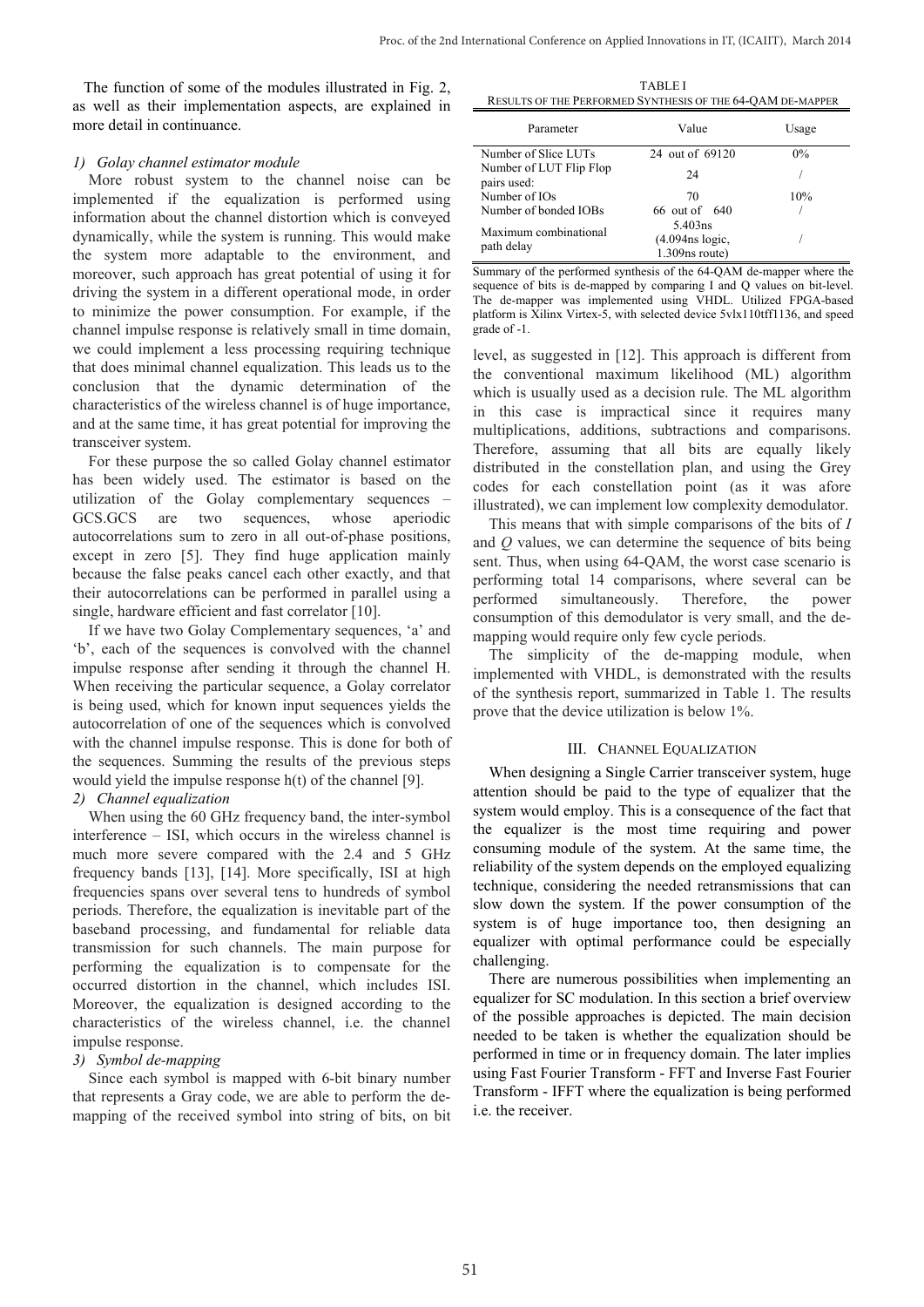

Fig. 4. Block diagram of Decision feedback equalizer – DFE.

#### *A. Time-domain equalization*

Since the carrier in an SC transceiver is emitted in time domain, it is intuitive to consider time-domain equalization. The equalizing implemented in time domain is often comprised of two conceptual parts. The first part deals with the precursor ISI, and is referred as linear equalizer -LE. The output of LE is a linear combination (weighted sum) of the received signal and a finite number of previous input values. The cursor is equal to the symbol with the highest amplitude, and its position defines the channel delay [4]. The second part does adaptive equalizing and is conceptually based on the DFE equalizer, explained in later subsection.

Many implementations show that the traditional SC system with adaptive time domain equalization has very high signal processing complexity. This is more emphasized when the length of the channel impulse response exceeds 20 data symbols, which, when using the 60 GHz band, is often the case.

The biggest advantage using this approach is the lack of implementation of the FFT and IFFT required for frequency-domain equalization, which does reduce the power consumption of the system. If this aspect is very important, the time-domain equalization becomes valuable candidate for considering.

#### *B. Frequency-domain equalization*

As it is emphasized in [6], when implementing the equalizer in time domain, the complexity of the module is very high. Since the yielded mathematical equations that need to be implemented in hardware are very complex, and thus consume a lot of processing time, often in practice the time-domain approach is avoided for SC systems. Moreover, to get more accurate results the distance between the transmitter and receiver should be known in advance. Since this is very impractical as it conflicts with the practical advantages of using wireless networks from users' perspective, often it is considered worth going into the frequency domain, performing simple one-tap equalization, after which we go back into time domain and perform the symbol de-mapping.

In practice, it is usual to implement the equalizer in frequency domain, in which case, the equalizing operation is reduced to simple multiplication of the incoming data with coefficients that are previously calculated and stored in buffers. When the equalizer is implemented in the frequency domain, its complexity is comparable with the one of an OFDM system. As aforementioned, this implies that an FFT and IFFT are both used at the receiver (Fig. 1), where in between a complex number multiplication is being performed (this multiplication can be optimized as



Fig. 5. Diagram of example implementation of a hybrid equalizer, [3].

illustrated in [6]). The values of the coefficients participating in the multiplication are directly connected with the characteristics of the 60 GHz channel.

#### *C. Decision Feedback equalization*

To improve the accuracy of an FDE equalizer, very often DFE equalizers are being used. These, so called Decision Feedback Equalizers, use a feedback link which starts from the symbol being detected and affect the values with which we do the multiplication, as illustrated in Fig. 4. The idea of the DFE equalizers is simple: supposing that the detected symbol (using specific demodulation technique) is correct, we can "predict" its effect on the symbols that are yet to be equalized (hopefully corrected) and demodulated.

Since the symbols are being detected after the IFFT operation (thus in time domain) and the equalization is performed in frequency domain, very often in practice, a third FFT module is used in order to improve the precision of the equalizer. The output of the third FFT is used to dynamically change the values of the coefficients that are used to perform the equalization in the frequency domain.

If the power consumption of the system is important too, a different approach is often considered, which is illustrated in [6]. Instead of using a third FFT module, intermediate values are dynamically calculated, and then subtracted from the already equalized (in the first part of the equalizer) values of the received signal. Consequently, the calculation of these values consumes additional energy, but this is proven to be essential, since the part of the equalizer that deals only with the precursor ISI ([13]) does not have good performance in practice, in terms of efficient equalization.

This type of equalizer has lower hardware complexity, comparing it with the TDEs, and thus is often a preferred choice for a SC system. In contrary to the linear equalizer, it does not amplify the channel noise. In other words, it is harder for an error to occur. However, if a symbol is incorrectly detected, the propagation of this error is much bigger, leading to increased number of bit errors.

## *D. Hybrid equalizers*

Considering the various disadvantages and advantages of the aforementioned types of equalizers, very often in practice a hybrid type of equalization is implemented.

Example implementation of such equalizer is demonstrated in Fig. 5, [3]. The equalizer consists of linear equalizer (LE) and two decision-feedback equalizers: a main DFE and a sub-DFE. To cancel the pre-cursor ISI, in this implementation a LE with a limited number of taps is used. The sub-DFE is used to compensate the latency of the loop by limiting the feedback delay to one symbol period.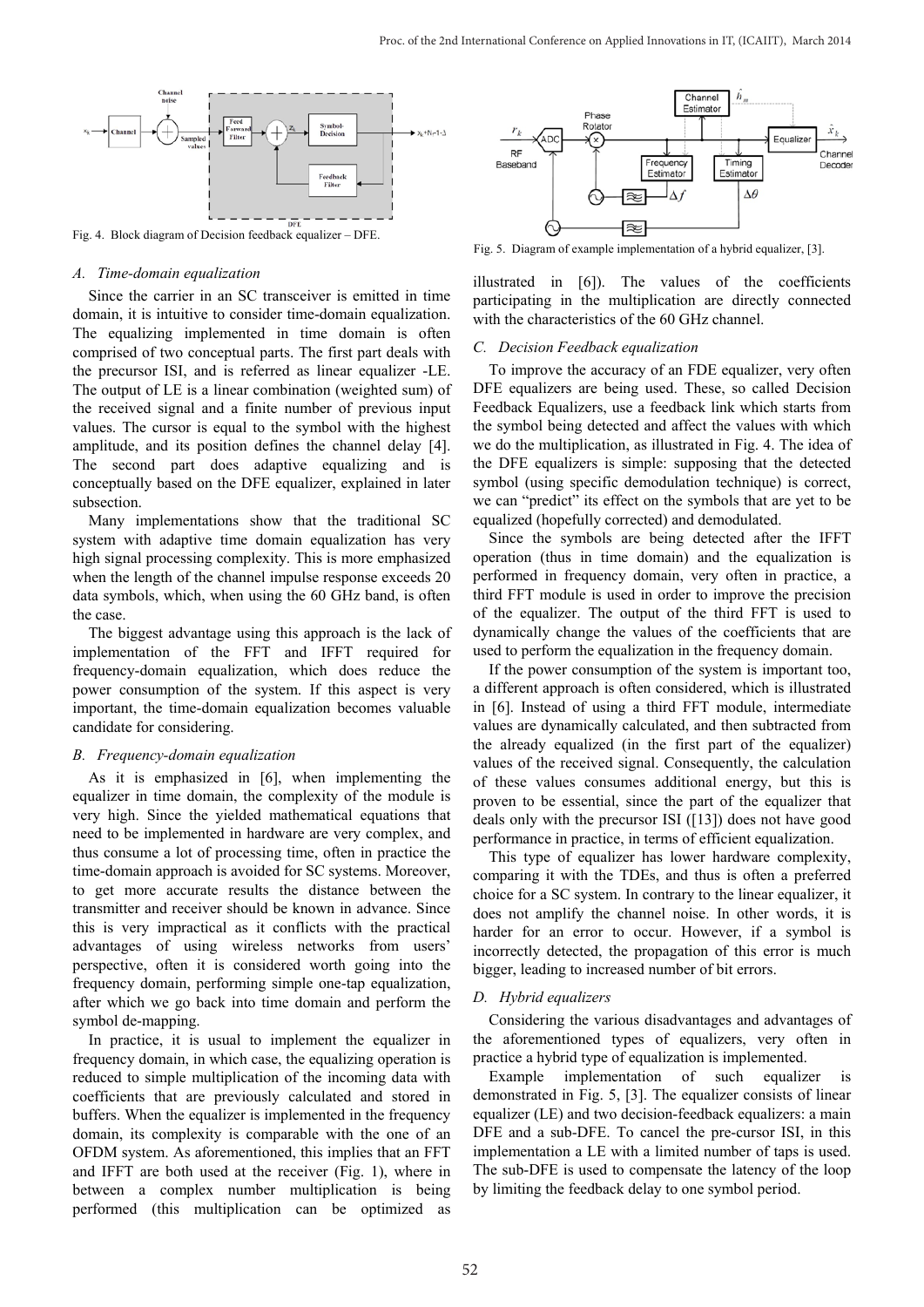

Fig. 7. SC frequency domain equalizer without DFE. The figure illustrates the modules of FDE equalizer, where the coefficients for performing the equalization are dynamically calculated using the CES field of the SC preamble. First, the CIR is calculated, then using FFT the CFR is being calculated, and the results are stored in buffers (which values are re-calculated before storing depending on the equalization algorithm being applied). After the FFT operation of the CP and the Payload of the frame, the complex number multiplication can be performed with the stored FIR values.

#### IV. PARALLEL ARCHITECTURE OF SC RECEIVER

The results presented in [6] show data rates that are below the goals of our project. Thus, to achieve higher throughput of the SC transceiver, in this paper we propose a different architecture, where the leading idea for performance improvement is hardware parallelization. The aim is to achieve data processing with high frequencies in order to accomplish multi-gigabit data rates. Since we use an FPGA platform, such high frequencies are not achievable even with more advanced FPGA boards. Thus, we propose a design of the receiver in a 60 GHz SC communication system, which has 4-parallel hardware architecture as illustrated in Fig. 6.

Since we present 4-parallel lines of processing, the clock period can be set to  $\frac{1}{4}$  of the input symbol rate. In other words, the clocking signal of the ADC (the input symbol sampling rate) is 4 times faster than the signal clocking the rest of the modules. This way, by setting each of the modules to use the maximal available frequency, we would achieve 4 times bigger throughput of the receiver. This can be implemented if the input symbol sampling rate is not smaller than 4 times the maximal frequency. In the rest of the cases we should use  $\frac{1}{4}$  of the input symbol rate as stated afore.

The ADC converted values, which works 4 times faster than the rest of the modules, are stored in reserved buffer. This buffer copies the values of the A/D convertor when there are enough values for computing (4 frames). Then the synchronization is performed according to the sync field in the preamble of each frame, for which purpose we use 4 separate synchronization modules. From this point on, the four frames are being processed in parallel, where at each stage the corresponding field of the preamble is removed, as demonstrated in Fig. 6.

## *A. Type of equalizer for a parallel SC receiver*

As illustrated in the previous section, there are many types of equalizers that can be implemented. Although when the power consumption of the system is important the timedomain equalizers should also be further investigated, in this paper we focus on the implementation of a frequencydomain equalizer, in continuance to our previous work [6].

Since the nature of the DFE approach is serial processing of the data, because the output of the equalizer is fed back to the input of the second part of the equalizer (the part of the equalizer that deals with the post-cursor ISI), this approach contradicts to our intent to increase the data throughput of the system by hardware parallelization. We should also note the disadvantage of this type of equalizer, its long error propagation.



Fig. 6. Quad-parallel SC receiver architecture.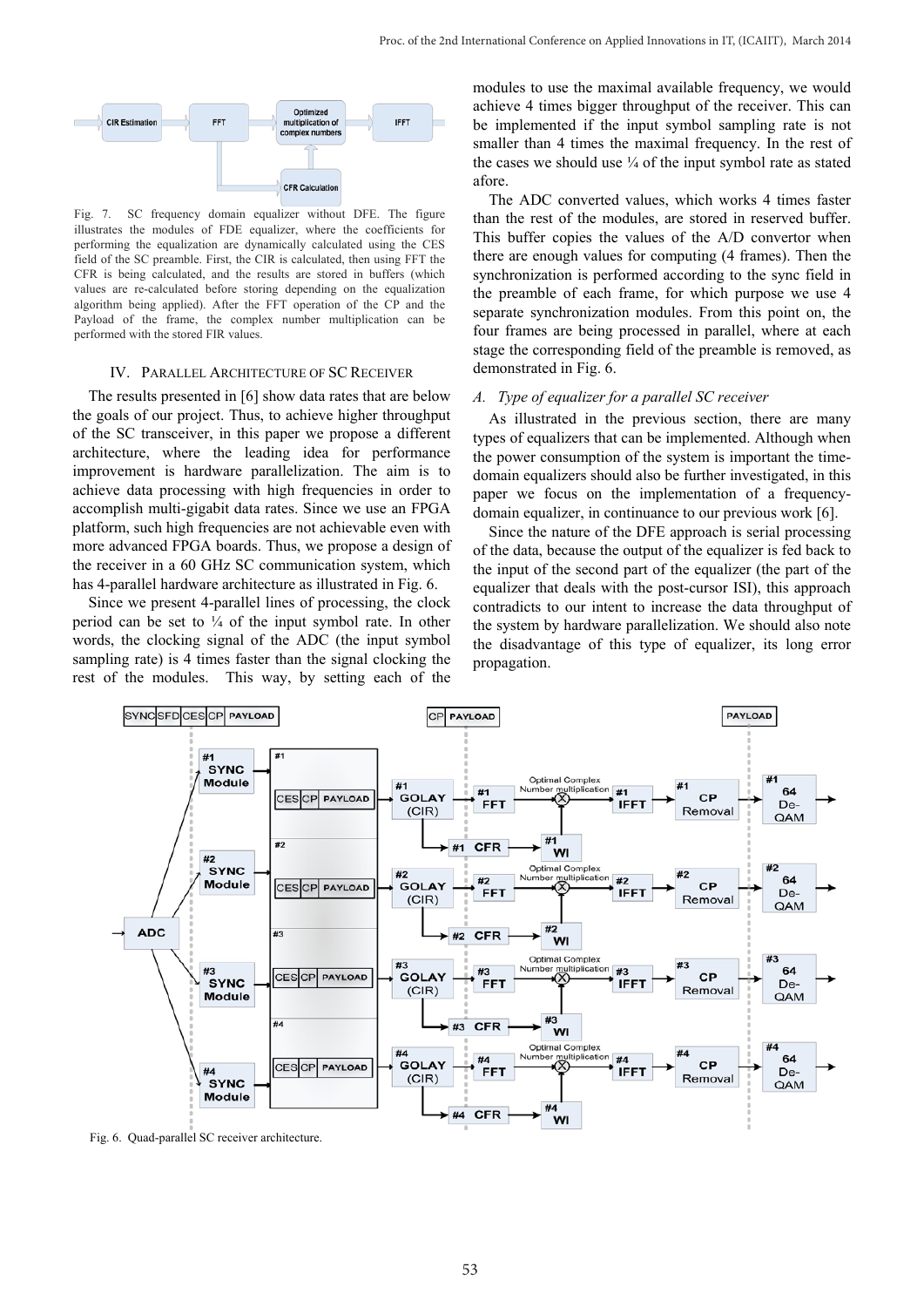Consequently, in this paper we suggest equalization performed in frequency domain with coefficients that are being dynamically calculated. This topic has already been induced afore, when introducing the Golay complementary sequences, specifically when emphasizing their application in the communication systems. By using the GCS, we can dynamically determine the multipath channel impulse response – CIR information. By knowing the CIR, we would be able to calculate the multipath channel frequency response – CFR, and multiply the output of the FFT with these values (as illustrated in Fig. 7).

$$
H(4k + j) = \frac{1}{2} (FC_{ra}(4k + j) + FC_{rb}(4k + j))
$$
 (1)

The CFR calculation can be performed as demonstrated in [15]. The Golay correlator, based on the GCSs that the preamble of each frame consists of, calculates the crosscorrelation values  $C<sub>ra</sub>(4n+j)$  and  $C<sub>ra</sub>(4n+j)$ , j=0~3. At each stage in the Golay correlator the output is 1 bit shifted and  $C<sub>ra</sub>(4n+j)$  and  $C<sub>ra</sub>(4n+j)$  are sent to the FFT to calculate their frequency domain equivalent values  $(FC<sub>ra</sub>(4k+j)$  and  $FC<sub>ra</sub>(4k+j)$ . The final CFR values are average of the two at each frequency index (as illustrated in equation 1). Once the CFR is being calculated, the linear equalization algorithm can be performed, yielding the final equalizing  $W_1$  values, where  $l=0,1,...,63$ .

#### *B. Parallel data processing*

From the four frames, that are processed in parallel, their CES fields from their preambles are firstly removed. The CES field is used by the Golay correlator in order to determine the channel impulse response. The aforeillustrated equalizer implies that it has two phases. First of all, the FFT should be used for the calculation of the needed Wl coefficients. If the Minimum Mean Square Error - MMSE equalization algorithm is applied, the FIR values should be normalized and inversed before storing them [18]. Otherwise, if the Zero Forcing – ZF algorithm is being used, the reciprocal of the CFR has to be calculated. Afterwards, the receiver would be able to perform the equalization.

In order to complete the equalization, the FFT first takes the rest of the frame (the CP and the payload) and performs the FFT operation, by which point we have the frequency equivalent of the received frame. As emphasized in [6], the CP must not be removed before the FFT operation is done,

TABLE II RESULTS OF THE PERFORMED SYNTHESIS OF THE IMPLEMENTED PARALLEL **ARCHITECTURE** 

| Parameter                                             | Value                 |
|-------------------------------------------------------|-----------------------|
| Maximum frequency<br>Maximum combinational path delay | 229.609 MHz<br>0.55ns |
|                                                       |                       |

The results are referring to the FFT, the optimized multiplication of complex numbers [6], and the IFFT, of the illustrated parallel architecture.

when working in SC mode. The final step of the calculation of the  $W_1$  coefficients can be performed simultaneously with the FFT calculation of the CP and the payload.

TABLE III COMPARISON BETWEEN SERIAL AND PARALLEL ARCHITECTURE BASED ON THE SYNTHESIS REPORT

| Parameter                                    | Serial<br>architecture [6] | Parallel<br>architecture |
|----------------------------------------------|----------------------------|--------------------------|
| Maximum frequency                            | 229.609 MHz                | 229.609 MHz              |
| Maximum combinational<br>path delay          | 0.55ns                     | 0.55ns                   |
| Minimum input arrival time<br>before clock   | 2.291ns                    | 3.189ns                  |
| Maximum output required<br>time after clock  | 3.259ns                    | 3.259ns                  |
| Total number of paths /<br>destination ports | 197005 / 19625             | 563772 / 70204           |
| Delay                                        | 4.355ns                    | 4.355ns                  |
| Cell:in->out -> fanout                       | 13                         | 24                       |
| Cell:in > out ><br>Gate<br>Delay             | 0.818ns                    | 0.818ns                  |
| Cell:in- $>$ out $\geq$ Net Delay            | 0.546ns                    | 0.832ns                  |

Summary comparison between the serial and parallel architectures. For this purpose only the FFT, complex number multiplication and IFFT of both types of architecture are compared. The implementation has been performed by using VHDL, Virtex-5 FPGA board, and 5vlx110tff1136 as selected device with speed -1.

When the FFT operation is done, the multiplication of the  $W_1$  coefficients with the output of the FFT can be performed. Since we have multiplication of complex numbers, this operation can be optimized as illustrated in [6]. The result of the multiplication is again converted into time domain and stored into buffers.

The equalized data can then be de-modulated using four de-modulators that perform the corresponding demodulation technique. By this operation from each complex pair of I/Q values we get the equivalent of the detected symbol. In case of 64-QAM, this would yield a sequence of 6 bits, that is stored in a buffer.

#### *C. Performance analysis of the parallel architecture*

As expected, the parallelization improves the performance of the system in aspect of the processed data per second (the throughput of the system), for a price of increasing the power consumption. The results of the performed synthesis of the part of the parallel architecture, which is consisted of the FFT, the optimized multiplication of complex numbers [6] and the IFFT, are presented in Table 2.

In order to compare the parallel architecture with its serial counterpart demonstrated in [6], we only consider the receiver where the equalization is performed. Both architectures represent different types of equalizers, which have in common that they perform the equalization in the frequency domain. Therefore, the comparison only makes sense if we compare only the part of the equalizers consisting of the FFT, the complex number multiplication and the IFFT.

The proposed architecture was implemented using VHDL and the Xilinx Virtex-5 FPGA based platform. The results of the synthesis reports for both architectures are summarized in Table 3. For both types of the architecture the used device was 5vlx110tff1136, and selected speed grade of -1.

The summary of the device utilization, comparing the serial and parallel architecture is shown in Fig. 8: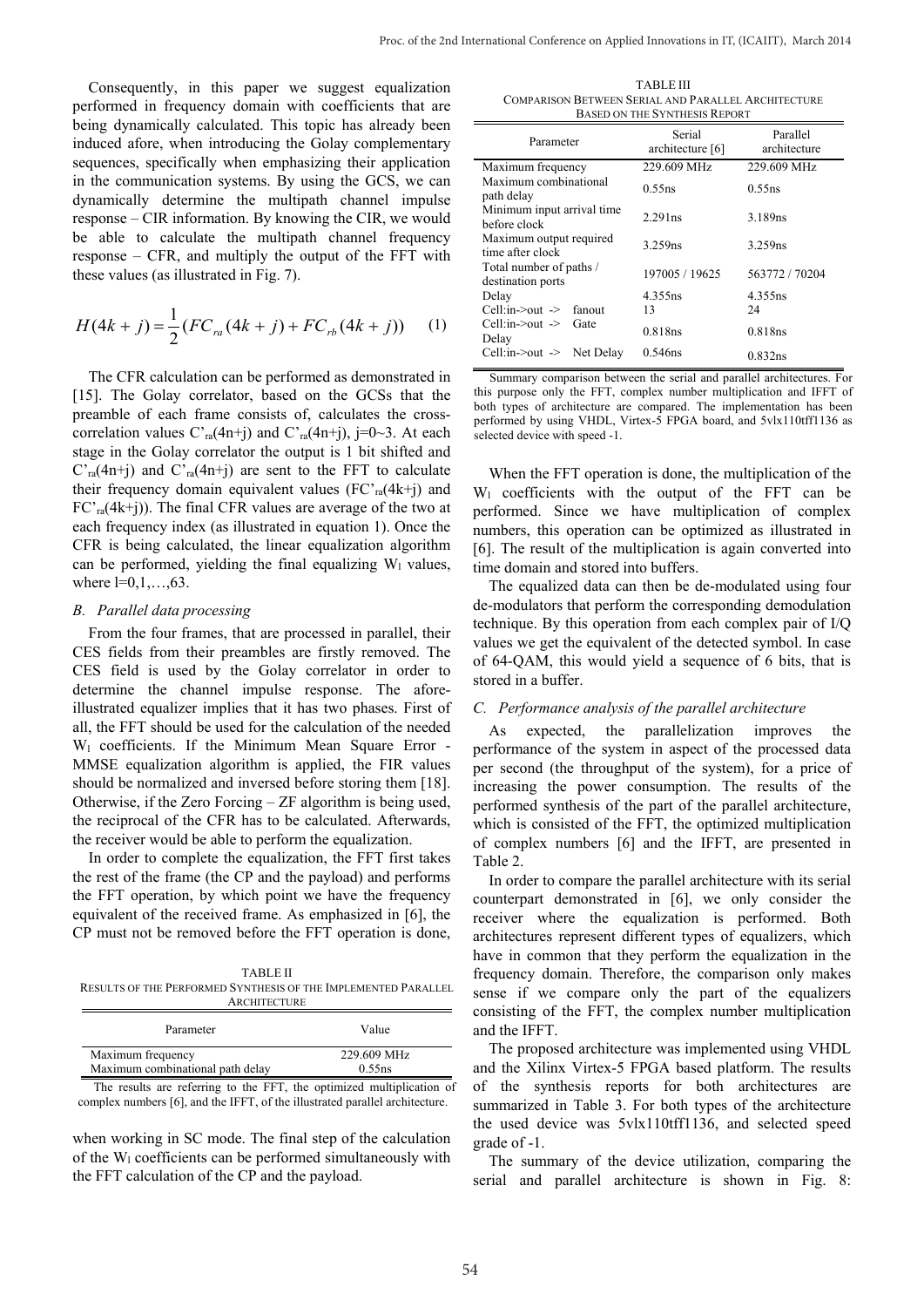|               | Device utilization summary:         |       |                    |     |     |   |   | Device utilization summary:                                        |       |                    |     |             |
|---------------|-------------------------------------|-------|--------------------|-----|-----|---|---|--------------------------------------------------------------------|-------|--------------------|-----|-------------|
|               |                                     |       |                    |     |     |   |   |                                                                    |       |                    |     |             |
|               | Selected Device : 5vlx110tff1136-1  |       |                    |     |     |   |   | Selected Device: 5vlx110tff1136-1                                  |       |                    |     |             |
|               | Slice Logic Utilization:            |       |                    |     |     |   |   | Slice Logic Utilization:                                           |       |                    |     |             |
| $\Rightarrow$ | Number of Slice Registers:          |       | 11749 out of 69120 |     | 16% |   | ⇦ | Number of Slice Registers:                                         |       | 25292 out of 69120 |     | 36%         |
|               | Number of Slice IUTs:               |       | 10688 out of 69120 |     | 15% |   |   | Number of Slice LUTs:                                              |       | 21236 out of 69120 |     | 30%         |
|               | Number used as Logic:               |       | 7471 out of 69120  |     | 10% |   |   | Number used as Logic:                                              | 17828 | out of 69120       |     | 25%         |
|               | Number used as Memory:              | 3217  | out of 17920       |     | 17% |   |   | Number used as Memory:                                             |       | 3408 out of 17920  |     | 19%         |
|               | Number used as RAM:                 | 680   |                    |     |     |   |   | Number used as RAM:                                                | 1184  |                    |     |             |
|               | Number used as SRL:                 | 2537  |                    |     |     |   |   | Number used as SRL:                                                | 2224  |                    |     |             |
|               |                                     |       |                    |     |     |   |   |                                                                    |       |                    |     |             |
|               | Slice Logic Distribution:           |       |                    |     |     |   |   | Slice Logic Distribution:                                          |       |                    |     |             |
| $\Rightarrow$ | Number of LUT Flip Flop pairs used: | 13591 |                    |     |     |   | ⇦ | Number of LUT Flip Flop pairs used:                                | 22016 |                    |     |             |
|               | Number with an unused Flip Flop:    |       | 1842 out of 13591  |     | 13% |   |   | Number with an unused Flip Flop: -3276 out of 22016                |       |                    |     | $-14%$      |
|               | Number with an unused LUT:          |       | 2903 out of 13591  |     | 21% |   |   | Number with an unused LUT: 780 out of 22016                        |       |                    |     | 3%          |
|               | Number of fully used LUT-FF pairs:  |       | 8846 out of 13591  |     | 65% |   |   | Number of fully used LUT-FF pairs: 24512 out of 22016              |       |                    |     | $111\%$ (*) |
|               | Number of unique control sets:      | 293   |                    |     |     |   |   | Number of unique control sets:                                     | 416   |                    |     |             |
|               | IO Utilization:                     |       |                    |     |     |   |   | IO Utilization:                                                    |       |                    |     |             |
| $\Rightarrow$ | Number of IOs:                      | 130   |                    |     |     | 릐 | ⇦ | Number of IOs:                                                     | 514   |                    |     |             |
|               | Number of bonded IOBs:              |       | 130 out of         | 640 | 20% |   |   | Number of bonded IOBs:                                             |       | 514 out of         | 640 | 80%         |
|               |                                     |       |                    |     |     |   |   |                                                                    |       |                    |     |             |
|               | Specific Feature Utilization:       |       |                    |     |     |   |   | Specific Feature Utilization:                                      |       |                    |     |             |
|               | Number of BUFG/BUFGCTRLs:           |       | 1 out of           | 32  | 3%  |   |   | Number of BUFG/BUFGCTRLs:                                          |       | 1 out of           | 32  | 3%          |
| $\Rightarrow$ | Number of DSP48Es:                  |       | 22 out of          | 64  | 34% |   | ⇦ | Number of DSP48Es:                                                 |       | 152 out of         | 64  | $237\%$ (*) |
|               |                                     |       |                    |     |     |   |   |                                                                    |       |                    |     |             |
|               |                                     |       |                    |     |     |   |   | WARNING:Xst:1336 - (*) More than 100% of Device resources are used |       |                    |     |             |

Fig. 8. Device utilization comparison of the synthesis reports for the serial (on the left side) and the parallel (on the right side) receiver architecture, respectively.

As can be noticed, many of the resources are not increased by a multiple of four after the synthesis. The number of used slice registers and LUTs is about twice higher than the same of the serial architecture, instead of four times higher, as it was primarily expected.

#### V. CONCLUSION

The 60 GHz band represents a great technology for building multi-Gb/s wireless systems for indoor communications. Along with the millimeter-wave technologies the SC and OFDM modulations are widely used. In this paper, we focus on the SC modulation technique, where the carrier is occupying the whole frequency band, and thus more information is conveyed.

In this paper, we enumerate the modules from which an SC transceiver is consisted of, while focusing on the equalizer, as the most challenging module when designing the SC system. The possible types of implementations of the equalizer are briefly listed.

To achieve high data rates, we propose quad-parallel hardware architecture of the receiver. The results of the performed synthesis of such architecture, which was implemented on an FPGA board, are also presented, in comparison with the corresponding serial implementation.

Important conclusion that can be drawn from the presented results in this paper is that the used resources do not increase by a multiple of 4 as expected. Therefore, we suggest that further improvement of the presented design is definitely worth considering even in cases when the power consumption is important. Furthermore, the parallel architecture is essential for achieving data rates of 5 Gb/s and beyond.

Since the final transceiver would potentially employ both modulations (OFDM and SC), and moreover, since for the OFDM modulation the FFT is essential part of the receiver, we consider that the approach of implementing the equalization in the frequency domain as quite reasonable. This is based on the idea of module reutilization. In other words, the design can be such that when the transceiver works in SC or in OFDM mode it will use the same modules, whenever possible.

#### VI. FUTURE PLANS

Although this approach potentially offers great advantages, which are crucial for achieving one of the goals of our project - the high data rates, it also introduces potential disadvantages which implies that it should be further measured, compared with other implementations, and accordingly improved.

Our future plans that refer to the above suggested architecture include using a FFT module that does the transform using parallel architecture within the module itself. This is a promising approach, since there is lot of research done in this area which does improve the FFT performance significantly [16], [17].

The tradeoff between the power consumption and the improvement of the speed of data processing when implementing additional FFT should be also investigated. Since the presented architecture has two phases, one in which the equalizing coefficients are calculated, and another in which the equalization is performed, namely we can improve the performance if additional FFT is used. Meanwhile, during the calculation of the FIR (from the CIR) and its normalized and inversed values, we can calculate the frequency equivalent of the CP and the payload of the frame (with the other FFT). After the two FFT modules finish the conversion, we can perform the second phase, the complex number multiplication, by which we would decrease the processing time.

Since the results presented in this paper are promising, our future plans include increasing the level of parallelization. Instead of having quad-parallel architecture, we can implement higher parallelization achieving higher data rates. Here, an important limitation is the frequency of the ADC.